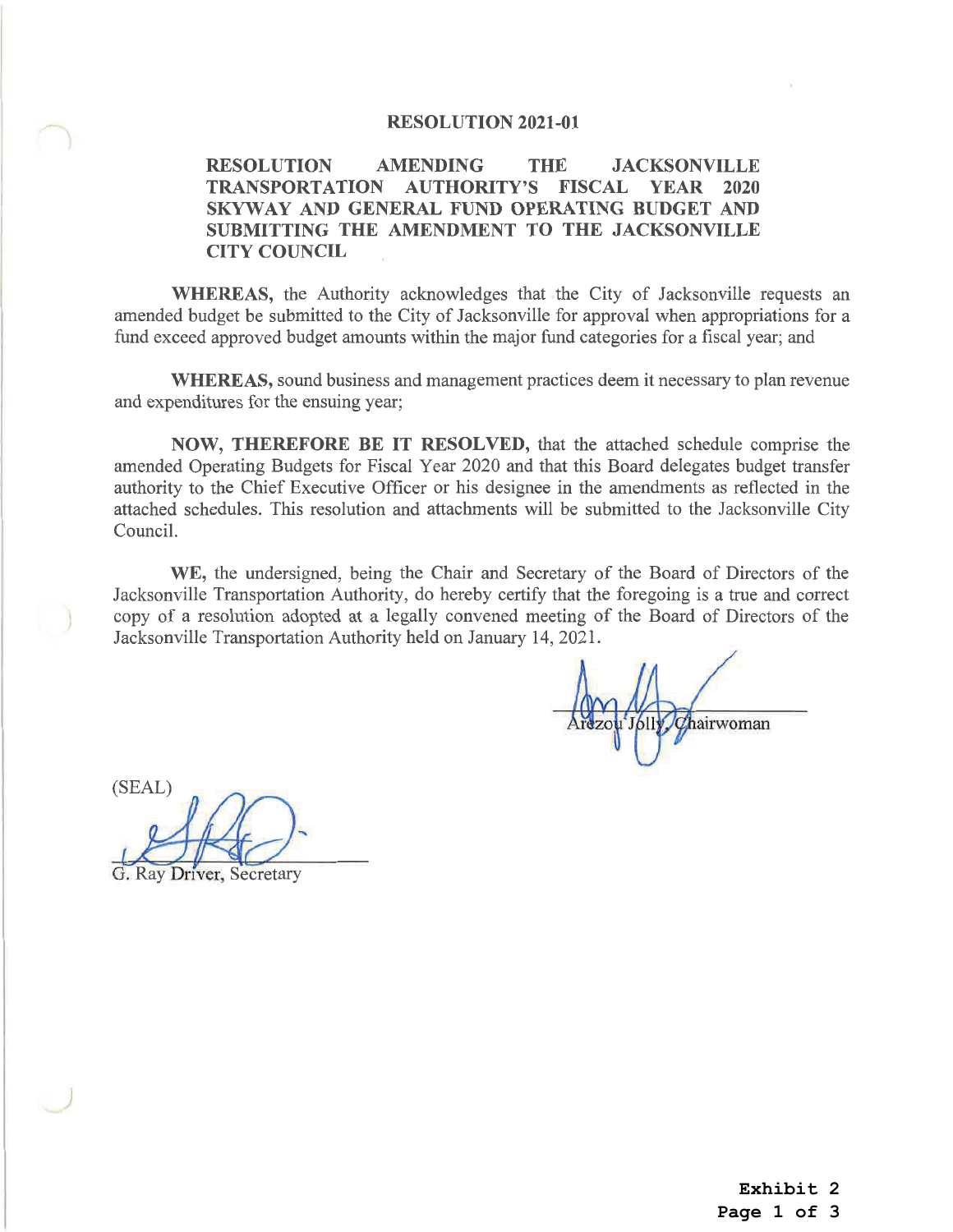|                                                                                                                                                                                                                                                                                                                                                                                                                                                                       |        |                                                                                                                                                                                          | Jacksonville Transportation Authority<br>Fiscal Year 2019/2020<br>Jacksonville, Florida<br><b>Operations Budget</b>                                                       |                                                                                                                                                                   |               |                                                                                                                          |                          |                                                                                                |                              |                                                                                                                                                                                                   |
|-----------------------------------------------------------------------------------------------------------------------------------------------------------------------------------------------------------------------------------------------------------------------------------------------------------------------------------------------------------------------------------------------------------------------------------------------------------------------|--------|------------------------------------------------------------------------------------------------------------------------------------------------------------------------------------------|---------------------------------------------------------------------------------------------------------------------------------------------------------------------------|-------------------------------------------------------------------------------------------------------------------------------------------------------------------|---------------|--------------------------------------------------------------------------------------------------------------------------|--------------------------|------------------------------------------------------------------------------------------------|------------------------------|---------------------------------------------------------------------------------------------------------------------------------------------------------------------------------------------------|
| Estimated Operating Revenues                                                                                                                                                                                                                                                                                                                                                                                                                                          |        | <b>Bus</b>                                                                                                                                                                               | Connexion                                                                                                                                                                 | Skyway                                                                                                                                                            |               | Ferry                                                                                                                    | General Fund             |                                                                                                |                              | Total                                                                                                                                                                                             |
| City of Jacksonville (Paratransit Contribution)<br>Transfer from Bus Operations to Connexion<br>State Transportation Disadvantaged Funds<br>Transfer from Bus Operations to Skyway<br>Transfer from Bus Operations to Ferry<br>Clay County (Paratransit Contribution)<br>Federal Preventative Maintenance<br>Federal, State & Local Grants<br>Non-Transportation Revenue<br>Net Sales Tax - Operating<br>Local Option Gas Tax<br>Passenger Fares<br>Interest Earnings | ↔      | 68,710,615<br>2,818,268<br>1,001,805<br>969<br>19,939,279<br>10,588,584<br>7,238,603                                                                                                     | 1,083,949<br>13,054,062<br>781,186<br>1,110,608<br>2,028,458<br>1,462,795<br>48,000<br>$\Theta$                                                                           | 6,956,149<br>433,580<br>101,776<br>70,644<br>↔                                                                                                                    | ↔             | 1,511,769<br>1,526,376                                                                                                   | ↔                        | 111,004<br>2,032,848<br>1,281,107                                                              | ↔                            | 1,214,585<br>1,282,076<br>6,956,149<br>8,090,433<br>19,939,279<br>70,743,463<br>2,028,458<br>1,462,795<br>48,000<br>13,054,062<br>1,526,376<br>13,210,961<br>4,335,797                            |
| <b>Total Estimated Revenues</b>                                                                                                                                                                                                                                                                                                                                                                                                                                       | ↔      | 110,298,123                                                                                                                                                                              | 19,569,058<br>↔                                                                                                                                                           | 7,562,149<br>↔                                                                                                                                                    | ↮             | 3,038,145                                                                                                                | ↔                        | 3,424,959                                                                                      | $\boldsymbol{\varphi}$       | 2ND REVISED SCHEDULE O<br>143,892,434                                                                                                                                                             |
| <b>Operating Expenditures</b>                                                                                                                                                                                                                                                                                                                                                                                                                                         |        |                                                                                                                                                                                          |                                                                                                                                                                           |                                                                                                                                                                   |               |                                                                                                                          |                          |                                                                                                |                              |                                                                                                                                                                                                   |
| Travel/Training/Dues & Subscriptions<br>Transfer to CTC (ADA Expense)<br>Total Operating Expenditures<br>Temporary Employee Hours<br>All Other/Miscellaneous<br>Materials and Supplies<br>Salaries and Wages<br>Fuel and Lubricants<br>Transfer to Skyway<br>Full Time Positions<br>Transfer to Ferry<br>Fringe Benefits<br>Contingency<br>Insurance<br>Services                                                                                                      | ↔<br>↮ | 110,298,123<br>19,525,766<br>4,822,814<br>4,855,176<br>16,317,683<br>585,312<br>2,181,493<br>1,942,108<br>13,054,062<br>6,956,149<br>1,526,376<br>38,003,477<br>527,707<br>60,269<br>714 | 2,868,699<br>19,569,058<br>6,029<br>77,874<br>205,483<br>546,000<br>1,446,660<br>1,237,161<br>955,911<br>12,225,241<br>$\frac{35}{5,465}$<br>$\qquad \qquad \varphi$<br>↔ | 1,229,338<br>413,465<br>362,510<br>273,000<br>7,562,149<br>1,349,924<br>32,867<br>2,834,901<br>1,055,767<br>10,377<br>4,898<br>57<br>↔<br>$\qquad \qquad \varphi$ | ↮<br>$\Theta$ | 68,700<br>3,038,145<br>227,902<br>305,650<br>2,208,240<br>10,974<br>52,288<br>97,500<br>18,304<br>48,587<br>ା<br>$\circ$ | $\overline{4}$<br>↔<br>↮ | 1,314,240<br>130,185<br>22,250<br>1,463,445<br>363<br>14,762<br>58,500<br>3,424,959<br>421,214 | ↔<br>$\leftrightarrow$<br>II | 6,956,149<br>1,526,376<br>45,249,219<br>22,602,765<br>6,907,408<br>1,053,756<br>2,931,959<br>2,917,108<br>13,054,062<br>664,184<br>143,892,434<br>6,585,501<br>33,443,947<br>$\frac{820}{71,344}$ |
|                                                                                                                                                                                                                                                                                                                                                                                                                                                                       |        |                                                                                                                                                                                          |                                                                                                                                                                           |                                                                                                                                                                   |               |                                                                                                                          |                          |                                                                                                |                              | 2ND REVISED SCHEDULE P                                                                                                                                                                            |

**Exhibit 2**